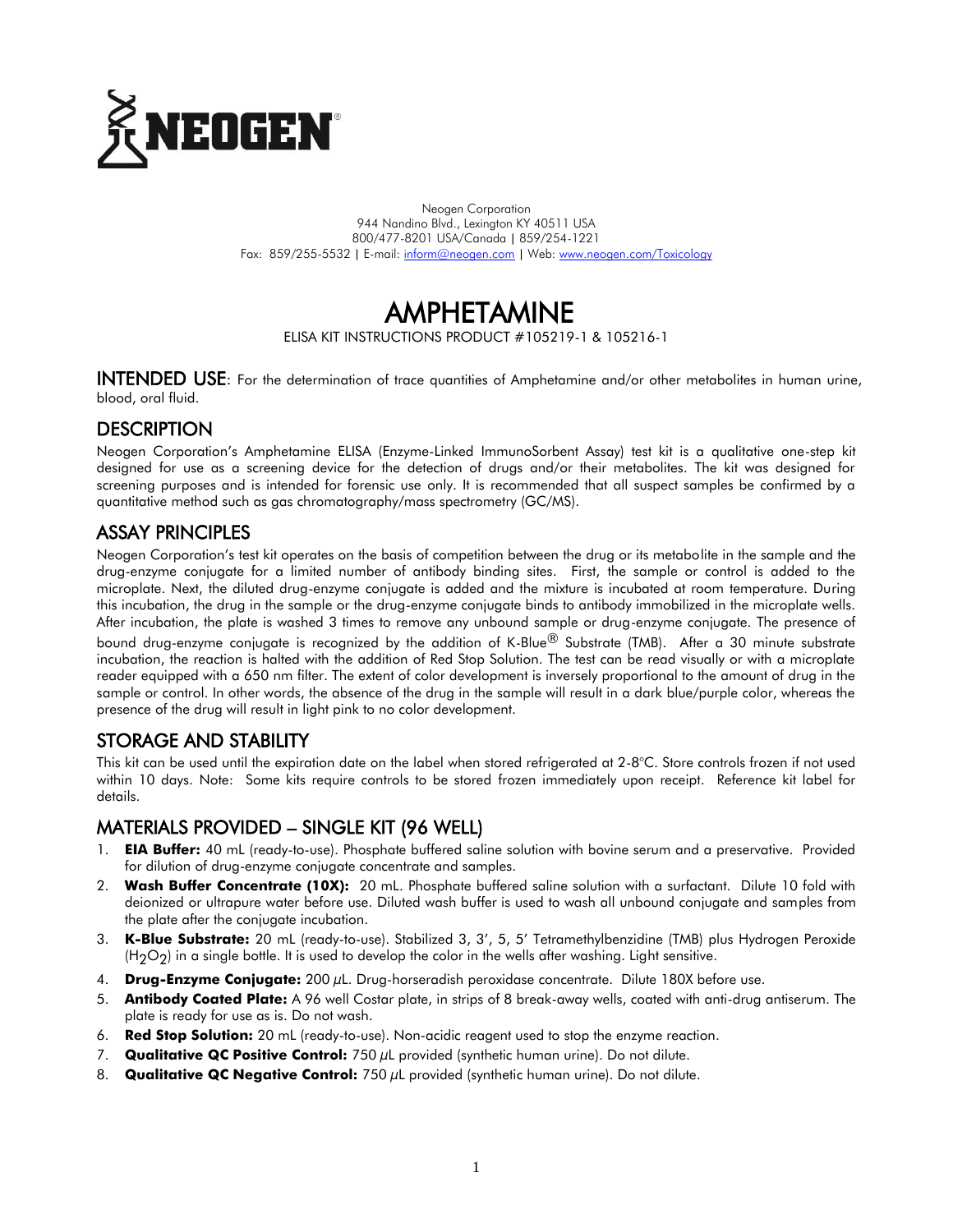# MATERIALS PROVIDED – BULK KIT (480 WELL)

- 1. **EIA Buffer:** 200 mL (ready-to-use). Phosphate buffered saline solution with bovine serum and a preservative. Provided for dilution of samples.
- 2. **Wash Buffer Concentrate (10X):** 100 mL. Phosphate buffered saline solution with a surfactant. Dilute 10 fold with deionized or ultrapure water before use. Diluted wash buffer is used to wash all unbound conjugate and samples from the plate after the conjugate incubation.
- 3. **K-Blue Substrate:** 100 mL (ready-to-use). Stabilized 3, 3', 5, 5' Tetramethylbenzidine (TMB) plus Hydrogen Peroxide (H $_{2}$ O $_{2}$ ) in a single bottle. It is used to develop the color in the wells after washing. Light sensitive.
- 4. **Drug-Enzyme Conjugate:** 1 mL. Drug-horseradish peroxidase conjugate. Dilute 180X before use.
- 5. **Antibody Coated Plate:** 5 X 96 well Costar plate, in strips of 8 break-away wells, coated with anti-drug antiserum. The plate is ready for use as is. Do not wash.

## MATERIALS NEEDED BUT NOT PROVIDED

- 1. Deionized water.
- 2. Precision pipettes that range from  $10 \mu$ L  $1000 \mu$ L and disposable tips.
- 3. Graduated cylinder to dilute and mix wash buffer.
- 4. Plate cover or plastic film to cover plate during incubation.
- 5. Clean glassware (i.e. test tubes) to dilute samples.
- 6. Microplate reader with a 650 nm filter.
- 7. Cut-off calibrator.

#### *OPTIONAL TEST MATERIALS*

- 1. **Qualitative QC Positive Control:** 5 X 750 µL (synthetic human urine). 1-5 vials available upon request. Do not dilute.
- 2. **Qualitative QC Negative Control:** 5 X 750 µL (synthetic human urine). 1-5 vials available upon request. Do not dilute.
- 3. **Red Stop Solution:** 100 mL (ready-to-use). Non acidic reagent used to stop the enzyme reaction. Available upon request. Product No. 301473.

## OPTIONAL MATERIALS

- 1. 1N HCI if Red Stop Solution is not used.
- 2. Microplate shaker.

# PRECAUTIONS AND NOTES

- 1. DO NOT use kits or components beyond expiration date.
- 2. DO NOT mix conjugates and plates from different kit lots.
- 3. DO NOT pipette reagents by mouth.
- 4. Pour K-Blue Substrate out of the bottle into a clean reservoir. To prevent contamination of the substrate, DO NOT pipette out of the bottle.
- 5. All specimens should be considered potentially infectious. Exercise proper handling precautions.
- 6. Keep plate covered except when adding reagents, washing or reading.
- 7. Kit components should be refrigerated at all times when not in use.
- 8. Keep the controls frozen if storing longer than 10 days. Avoid repeated freeze-thaw cycles. Note: Some kits require controls to be stored frozen immediately upon receipt. Reference kit label for details.
- 9. Use aseptic technique when opening and removing reagents from vials and bottles.
- 10. DO NOT smoke, eat or drink in areas where specimens or reagents are being handled.
- 11. Do not substitute DI water for the wash step of this protocol. Use only Neogen's wash buffer.
- 12. Do not use Sodium Azide with samples, standards and/or calibrators.
- 13. Do not reuse wells, they are for one use only.

### PROCEDURAL NOTES

- 1. Desiccant bag must remain in foil pouch with unused strips. Keep ziplock pouch sealed when not in use to maintain a dry environment.
- 2. Use clean pipette tips for the buffer, drug-enzyme conjugate, controls and samples.
- 3. Before pipetting a reagent, rinse the pipette tip three times with that reagent.
- 4. When pipetting into the wells, DO NOT allow the pipette tip to touch the inside of the well or any of the reagent already inside the well. This may result in cross contamination.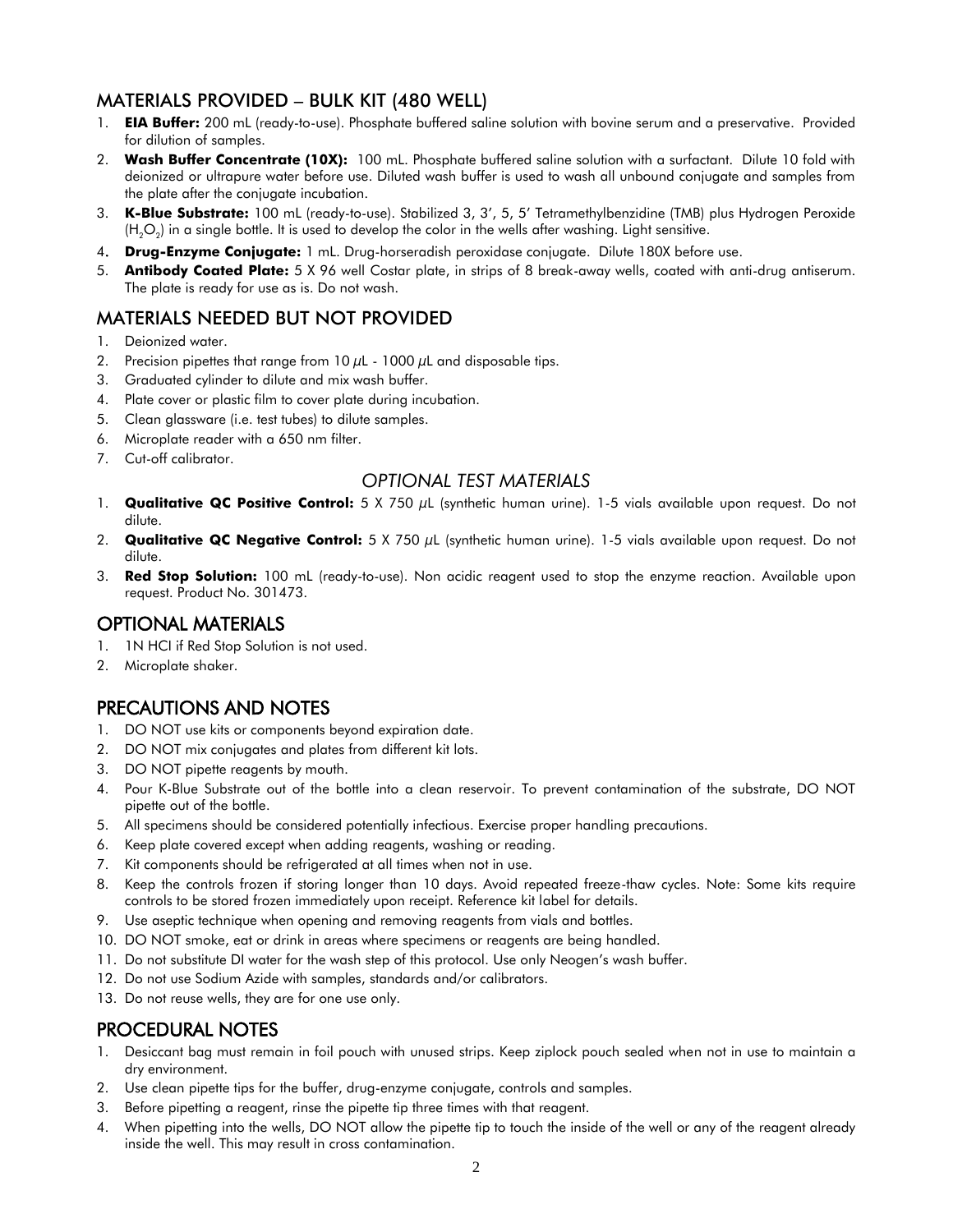- 5. Controls and samples should be assayed in duplicate.
- 6. The drug-enzyme conjugate is most stable in its concentrated form. Dilute only the volume necessary for the amount of strips currently being used.
- 7. Before opening the drug-enzyme conjugate vial, tap the vial in an upright position to remove any liquid in the cap.
- 8. Before substrate addition, wipe the outside bottom of the wells with a lint-free wiper to remove dust and fingerprints.
- 9. Gently mix specimens and reagents before use. Avoid vigorous agitation.

### SAMPLE TREATMENT

Recommended minimum sample dilutions are listed below. These dilutions may change based on your laboratory's determination. All sample dilutions should be made in Neogen's EIA Buffer.

- a. **Urine:** A dilution with EIA Buffer may be necessary to reduce natural background as well as bring desired cutoff concentration within the assay range. Please contact your Neogen Representative for assistance.
- b. **Whole blood:** A dilution of 1:5 (i.e. 1 part sample to 4 parts provided EIA Buffer) is recommended. See whole blood validation section for details. Please contact your Neogen Representative for assistance.
- c. **Other Forensic sample types:** Please contact your Neogen Representative for assistance.

#### TEST PROCEDURES

The following test procedures can be run manually or on an automated instrument. Please contact your Neogen representative for assistance with protocols for automated instruments.

- 1. Determine the number of wells to be used.
- 2. Prepare the enzyme conjugate solution by diluting the 180X enzyme conjugate stock 1 to 180 in the EIA Buffer provided. Mix the solution by inversion. Do not vortex. Example: for two eight well strips, add 25  $\mu$ L of the 180X enzyme conjugate stock to  $4475 \mu L$  of EIA Buffer.
- 3. Add 20 µL of sample, laboratory calibrators and Neogen controls to the appropriate wells in duplicate. DO NOT dilute Neogen's positive and negative controls.
- 4. Add 180 µL of diluted drug-enzyme conjugate to each well. Use 8-channel pipetter or 12-channel pipetter for rapid addition.
- 5. For manual runs, mix by gently shaking plate. A microplate shaker may be used.
- 6. Cover plate with plastic film or plate cover and incubate at room temperature for 45 minutes.
- 7. During the conjugate incubation, dilute concentrated wash buffer 10 fold with deionized water (i.e. 20 mL of concentrated wash buffer plus 180 mL of deionized water). Mix thoroughly. Diluted wash buffer is stable for 5 days at room temperature or 7 days at 2-8°C.
- 8. Once the incubation is complete, dump or aspirate the liquid from the wells. Tap the plate on a clean lint-free towel to remove any remaining liquid in the wells.
- 9. Wash each well with 300 µL of diluted wash buffer. Manual Wash: For manual wash procedures repeat for a total of 3 washings, invert and tap dry the plate following each step. After completing the last wash step wipe the bottom of the wells with a lint-free towel to remove any liquid on the outside of the wells. Automated Wash: If an automated plate washer is used wash the plate for a total of 5 washings with 300  $\mu$ L of diluted wash buffer. It is important for the automated washer to conduct a final aspirate cycle to eliminate residual amounts of wash buffer. Residual amounts of buffer in the wells will affect assay performance. Note: DI water should never be used for the plate wash.
- 10. Add 150  $\mu$ L of the K-Blue Substrate to each well. For manual runs, use a multi-channel pipetter for best results.
- 11. Incubate at room temperature for 30 minutes. Gently shake immediately before measuring the absorbance.
- 12. Add 50  $\mu$ L of Neogen's Red Stop Solution to each well to stop enzyme reaction. Mix gently before measuring the absorbance. For automated systems a 10 second shake is sufficient. Measure the absorbance at a wavelength of 650 nm. Wells should be read within 2 hours of stopping the reaction. Note: When Neogen's Red Stop is used, it will result in a color ranging from a dark blue/purple to light pink based on the concentration of drug present. If 1 N HCI is preferred, use 50 µL per well and read plate with a 450 nm filter. All QC data is generated without using a stopping reagent. Note: When acid stop is used, OD values will approximately double as compared to the OD values obtained with Red Stop.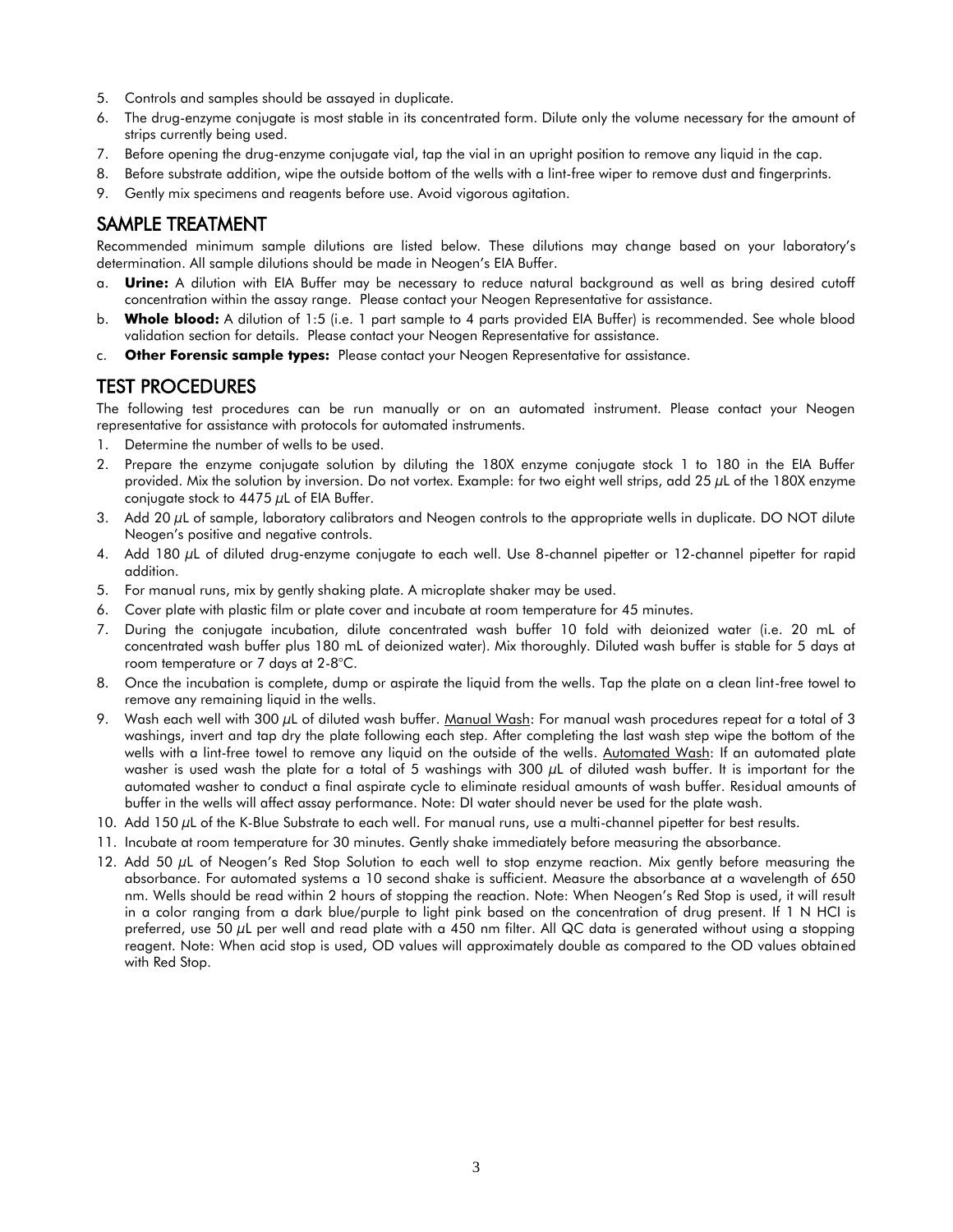# STANDARD CURVE IN EIA BUFFER



#### SENSITIVITY

| Compound              | <b>I-50 in EIA Buffer</b> | <b>I-50 in Human Urine</b><br>N/A |  |
|-----------------------|---------------------------|-----------------------------------|--|
| d-Methamphetamine     | $2.5$ ng/mL               |                                   |  |
| N-desmethylselegiline | 9.6 $ng/mL$               | N/A                               |  |
| Fenfluramine          | $13 \text{ ng/mL}$        | N/A                               |  |
| d-Amphetamine         | $25$ ng/mL                | 501.66 ng/mL                      |  |
| Ephedrine             | $45$ ng/mL                | N/A                               |  |
| Nylidrin              | $120$ ng/mL               | N/A                               |  |
| I-Amphetamine         | $150$ ng/mL               | N/A                               |  |
| Mephentermine         | 180 ng/mL                 | N/A                               |  |
| Phentermine           | $220$ ng/mL               | N/A                               |  |
| Benzphetamine         | $300$ ng/mL               | N/A                               |  |
| Phenylpropanolamine   | 400 ng/mL                 | N/A                               |  |
| <i>soxsuprine</i>     | 450 ng/mL                 | N/A                               |  |

The term I-50 is used to define the sensitivity of the test. This number is derived from a standard curve generated with the drug in EIA Buffer. The drug concentration that shows 50% less color activity than the zero standard is considered to be the I-50.

# **SPECIFICITY**

|                       | Compound             | <b>Amphetamine</b> |                   |  |
|-----------------------|----------------------|--------------------|-------------------|--|
|                       | <b>Concentration</b> | <b>Equivalents</b> | % Cross-          |  |
| Compound              | (ng/mL)              | (ng/mL)            | <b>Reactivity</b> |  |
| d-Amphetamine         | 16.3                 | 16.3               | 100%              |  |
| Fenproporex           | 1.58                 | 16.3               | 1578%             |  |
| d-Methamphetamine     | 1.63                 | 16.3               | 1000%             |  |
| N-desmethylselegiline | 8.02                 | 16.3               | 203%              |  |
| Hydroxy Bupropion     | 14.09                | 16.3               | 177%              |  |
| Fenfluramine          | 18.74                | 16.3               | 87%               |  |
| Ephedrine             | 29.11                | 16.3               | 56%               |  |
| Nylidrin              | 77.62                | 16.3               | 21%               |  |
| I-Amphetamine         | 95.9                 | 16.3               | 17%               |  |
| Mephentermine         | 116.43               | 16.3               | 14%               |  |
| Phentermine           | 148.2                | 16.3               | 11%               |  |
| Phenethylamine        | 168.04               | 16.3               | 10%               |  |
|                       | $\overline{A}$       |                    |                   |  |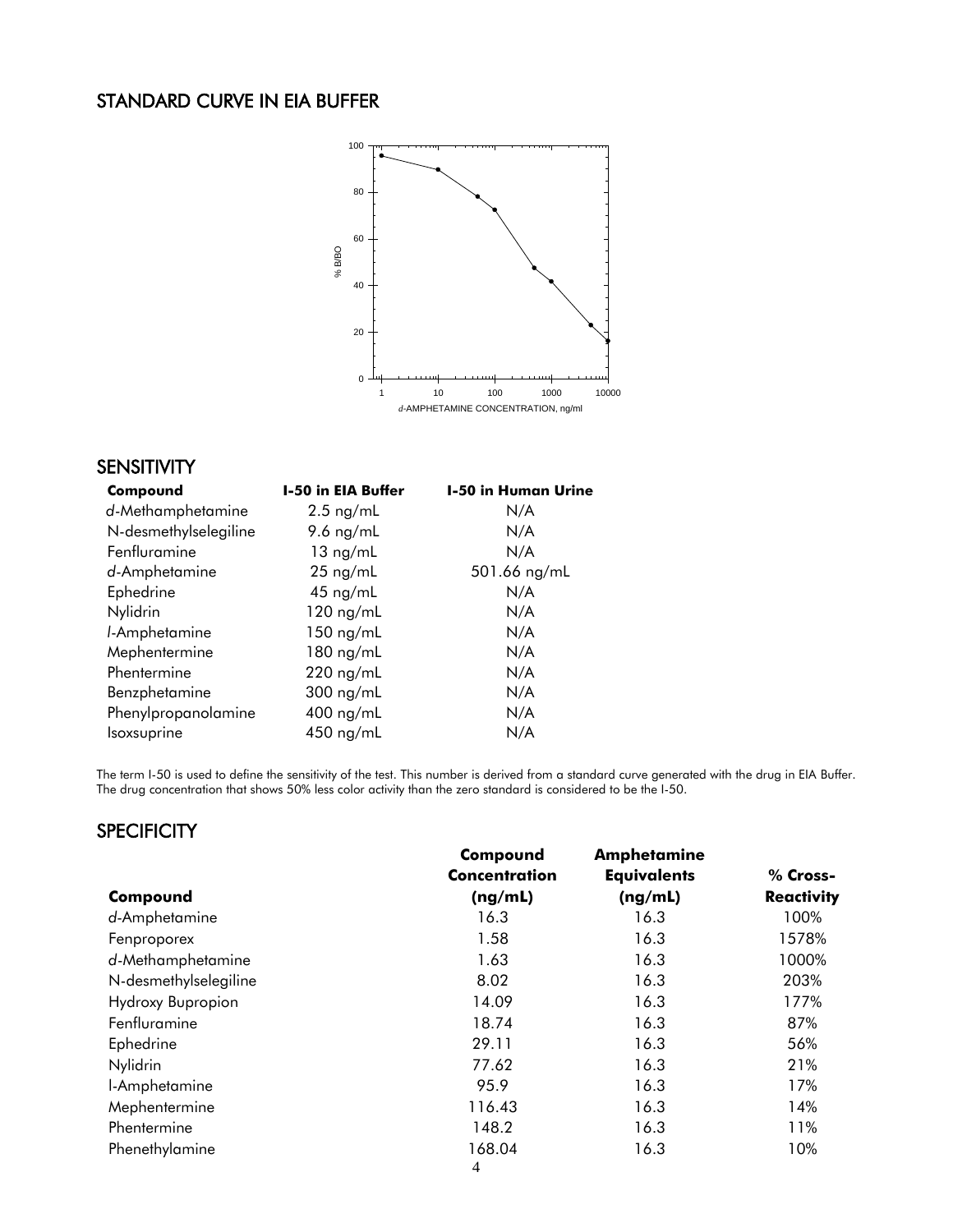| Benzphetamine                           | 196.4    | 16.3 | 8%      |
|-----------------------------------------|----------|------|---------|
| Phenylpropanolamine                     | 258.73   | 16.3 | 6%      |
| Isoxsuprine                             | 291.1    | 16.3 | 6%      |
| MDMA (3,4-                              |          |      |         |
| methylenedioxymethamphetamine)          | 740.91   | 16.3 | 2%      |
| Pseudoephedrine                         | 740.91   | 16.3 | 2%      |
| Clenbuterol                             | 1,018.8  | 16.3 | 2%      |
| Fencamfamine                            | 1,018.3  | 16.3 | 2%      |
| $\alpha$ -Ethyltryptamine               | 1,358.3  | 16.3 | 1%      |
| Phendimetrazine                         | 2,328.6  | 16.3 | 0.6%    |
| 4-Hydroxyamphetamine                    | 2,716.7  | 16.3 | 0.6%    |
| p-Hydroxymethamphetamine                | 3,260    | 16.3 | 0.5%    |
| Tuaminopheptane                         | 3,260    | 16.3 | 0.5%    |
| MDA (3,4-                               |          |      |         |
| methylenedioxyamphetamine)              | 4,075    | 16.3 | 0.4%    |
| Phenylephrine                           | 4,075    | 16.3 | 0.4%    |
| Bupropion                               | 13,065   | 16.3 | 0.19%   |
| Amfepramone                             | 14,000   | 16.3 | 0.18%   |
| Dimethoxybromoamphetamine (DOB)         | 13,583   | 16.3 | 0.1%    |
| 2,5-Dimethoxy-4-methylamphetamine (DOM) | 14,818   | 16.3 | 0.1%    |
| Amitriptyline                           | 27,167   | 16.3 | 0.06%   |
| Quinidine                               | 27,167   | 16.3 | 0.06%   |
| (+/-) Synephrine                        | 54,333.3 | 16.3 | 0.03%   |
| Tyramine                                | 54,333.3 | 16.3 | 0.03%   |
| Imipramine                              | 81,500   | 16.3 | 0.02%   |
| Glutethimide                            | 163,000  | 16.3 | 0.01%   |
| Nortriptyline                           | 163,000  | 16.3 | 0.01%   |
| (+/-) Octopamine                        | 163,000  | 16.3 | 0.01%   |
| Diethylpropion                          | N/A      | 16.3 | < 0.5%  |
| Hordenine                               | N/A      | 16.3 | < 0.01% |
| Pyrantel                                | N/A      | 16.3 | < 0.01% |

Note: Amphetamine equivalents represents  $50\%$  B/B<sub>0</sub> assay displacement in EIA Buffer.

*The compounds having cross-reactivity below 0.01% did not show any significant reaction up to 10µg/mL.* ALL THE FOLLOWING HAVE A CROSS-REACTIVITY <0.01%.

Acepromazine; Acetaminophen; E-Amino-n-Caproic Acid; Ascorbic Acid ( Vitamin C ); Aspirin; 4-Bromo-2,5 dimethoxyphenethylamine (2C-B); Caffeine; Chlordiazepoxide Chlorpromazine; Cocaine; Cotinine; Dexamethasone; Diclofenac; 2,5-Dimethoxy-4-chlorophenethylamine (2C-C); 2,5-Dimethoxy-4-iodophenethylamine (2C-I); 2-5-Dimethoxy-4-methylphenethylamine (2C-D); Dimethyl Sulfoxide; Dipyrone; Dextromethorphan; Doxepin; Erythromycin; Ethamivan; Ethyl p-Amino-Benzoate (Benzocaine); Fenoprofen; Flunixin; Furosemide; Gemfibrozil; Gentisic Acid; Glipizide; Glycopyrrolate; Heptaminol; Hydrocortisone; Ibuprofen; Lidocaine; Magnesium; Mazindol; Meperidine; Metaproterenol; Methadone; Methaqualone; Methocarbamol; Methylene Blue; Methylphenidate; 6- Methylprednisolone; Nalorphine; Naproxen; Niacinamide; Nikethamide; Orphenadrine; Oxymetazoline; Oxyphenbutazone; Pemoline; Penicillin G-Potassium; Penicillin G-Procaine; Pentoxifylline; Pentylenetetrazol; Phencyclidine; Phenylalanine; Phenylbutazone; Picrotoxin; Polyethylene Glycol; Prednisolone; Primadone; Procainamide; Procaine; Promazine; Pyrilamine; Quinine; Salbutamol; Salicylamide; Salicylic Acid; Theophylline; Thiamine; Trimipramine